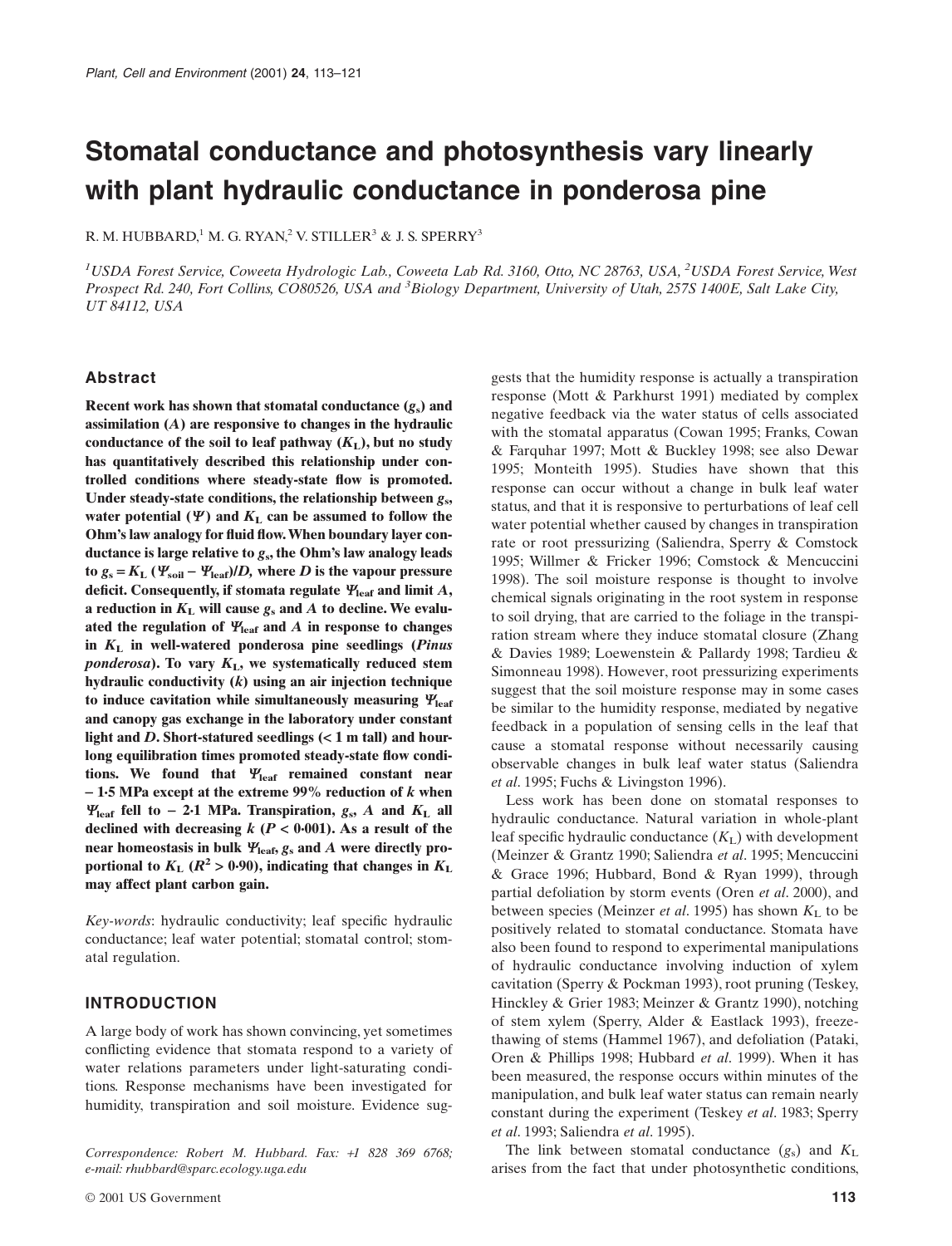stomata operate to enhance photosynthesis on the one hand while avoiding dehydration induced damage on the other. Such damage includes excessive cavitation and disturbance to cellular water relations and biochemistry. Consequently, stomata respond to  $K<sub>L</sub>$  because changes in  $K<sub>L</sub>$ influence plant water status – particularly leaf water status at the downstream end of the flow path.

The relationship between  $\Psi$ ,  $g_s$  and  $K_L$  under steady-state conditions is described by the Ohm's law analogy for fluid flow (Tyree & Ewers 1991). If boundary layer conductance is large relative to *g*s, the Ohm's law analogy leads to:

$$
g_s = K_L C \tag{1}
$$

where  $C = \Delta \Psi/D$ . The  $\Delta \Psi$  is the water potential difference between bulk soil and leaf ( $\Psi_{\text{soil}} - \Psi_{\text{leaf}}$ ) driving the flow (assuming a negligible effect of gravity on  $\Delta \Psi$ ), and *D* is the vapour pressure deficit. Several possible relationships between  $K<sub>L</sub>$  and  $g<sub>s</sub>$  at steady-state are consistent with Eqn 1, depending on how stomata regulate  $Y_{\text{leaf}}$ . These are illustrated in Fig. 1 assuming constant  $\Psi_{\text{soil}}$  and *D* for simplicity. If stomata do not regulate  $\Psi_{\text{leaf}}$ , then there would be no



# Whole-plant leaf-specific hydraulic conductance  $(K<sub>1</sub>)$

**Figure 1.** Possible steady-state responses of stomatal conductance  $(g_s)$  to changes in whole-plant leaf-specific hydraulic conductance  $(K_L)$  assuming (a) Ohm's law analogy for fluid flow through the soil-plant hydraulic continuum; (b) constant soil water potential; (c) constant leaf-air vapour pressure deficit; and (d) negligible influence of leaf boundary layer on leaf conductance to water vapour. Dotted line, no stomatal response associated with no regulation of bulk leaf water potential ( $\Psi_{\rm leaf}$ ); solid line, directly proportional stomatal response for *g*<sup>s</sup> below a physiological maximum (*g*max arrow, *y*-axis) associated with perfect regulation of bulk  $\Psi_{\text{leaf}}$  (isohydric regulation); dashed line, curvilinear response associated with progressively stronger regulation of  $\mathcal{Y}_{\text{leaf}}$  as it becomes increasingly negative with reduced *K*<sup>L</sup> (anisohydric regulation).

expected response to  $K_L$  (Fig. 1, dotted line). In contrast, if they regulate  $\Psi_{\text{leaf}}$  at a constant value (isohydric regulation),  $g_s$  and  $K_L$  would be directly proportional with a slope equal to *C* (Fig. 1, solid line). If regulation was intermediate, gradually initiating as  $Y_{\text{leaf}}$  became more negative with decreasing *K*<sup>L</sup> (anisohydric regulation), an intermediate curvilinear response would be expected (Fig. 1, dashed line). Previous studies have shown that *g*<sup>s</sup> changes proportionally to single step changes in *K*L (e.g. (Saliendra *et al*. 1995). However, no study has varied  $K_L$  systematically under controlled, steady-state flow conditions to characterize the full relationship between  $K<sub>L</sub>$  and  $g<sub>s</sub>$  that follows from Eqn 1 and the mode of  $\Psi_{\text{leaf}}$  regulation.

The relationship between liquid and vapour phase conductance may be part of the reason for the decline in forest productivity with age (Ryan, Binkley & Fownes 1997; Ryan & Yoder 1997). Older forests are taller forests, and  $K_L$  and *g*<sup>s</sup> have been shown to decrease with increasing size and age in many species (Yoder *et al*. 1991; Saliendra *et al*. 1995; Mencuccini & Grace 1996; Hubbard *et al*. 1999; Schäfer, Oren & Tenhunen 2000). If leaf water potential is constrained from dropping with increasing tree height, *g*<sup>s</sup> should decline and increasingly limit photosynthetic assimilation (*A*). The fraction of  $\Delta \Psi$  required to hold water against gravity would also become significant in taller trees, reducing *g*<sup>s</sup> beyond that expected from Eqn 1. Reduced *g*<sup>s</sup> and *A* have been documented with height (Hubbard *et al*. 1999; Schäfer *et al*. 2000) yet no study has directly evaluated the response in *A* to manipulations of  $K<sub>L</sub>$  under controlled conditions.

This study focuses on how stomata of ponderosa pine (*Pinus ponderosa*) seedlings respond to a systematic decrease in  $K<sub>L</sub>$  achieved by induction of cavitation in stem xylem under controlled conditions (i.e. light, Ysoil and *D* held constant). Our objective was to determine which of the alternative relationships between gas exchange,  $\Psi_{\rm leaf}$ , and *K*<sup>L</sup> shown in Fig. 1 occurred in these plants. In addition, we measured the corresponding relationship between *A* and *K*<sup>L</sup> to assess the importance of hydraulic considerations for plant carbon gain. In accomplishing these objectives, we also determined the direct relationship between gas exchange and leaf water status and the changes in stem conductivity caused by air injection. The use of conifer seedlings and long equilibration times for determining gas exchange parameters were chosen to minimize boundary layer conductance effects and to promote the steady-state flow conditions to which both Eqn 1 and Fig. 1 apply.

# **METHODS**

## **Plant material**

We selected 20 ponderosa pine seedlings with similar branching patterns and leaf area from local nurseries. The seedlings were between 0·75 and 1·0 m tall and were 4 to 5 years old.The seedlings were held in the University of Utah greenhouse and watered twice daily to avoid water stress. Plants were exposed to ambient sunlight throughout the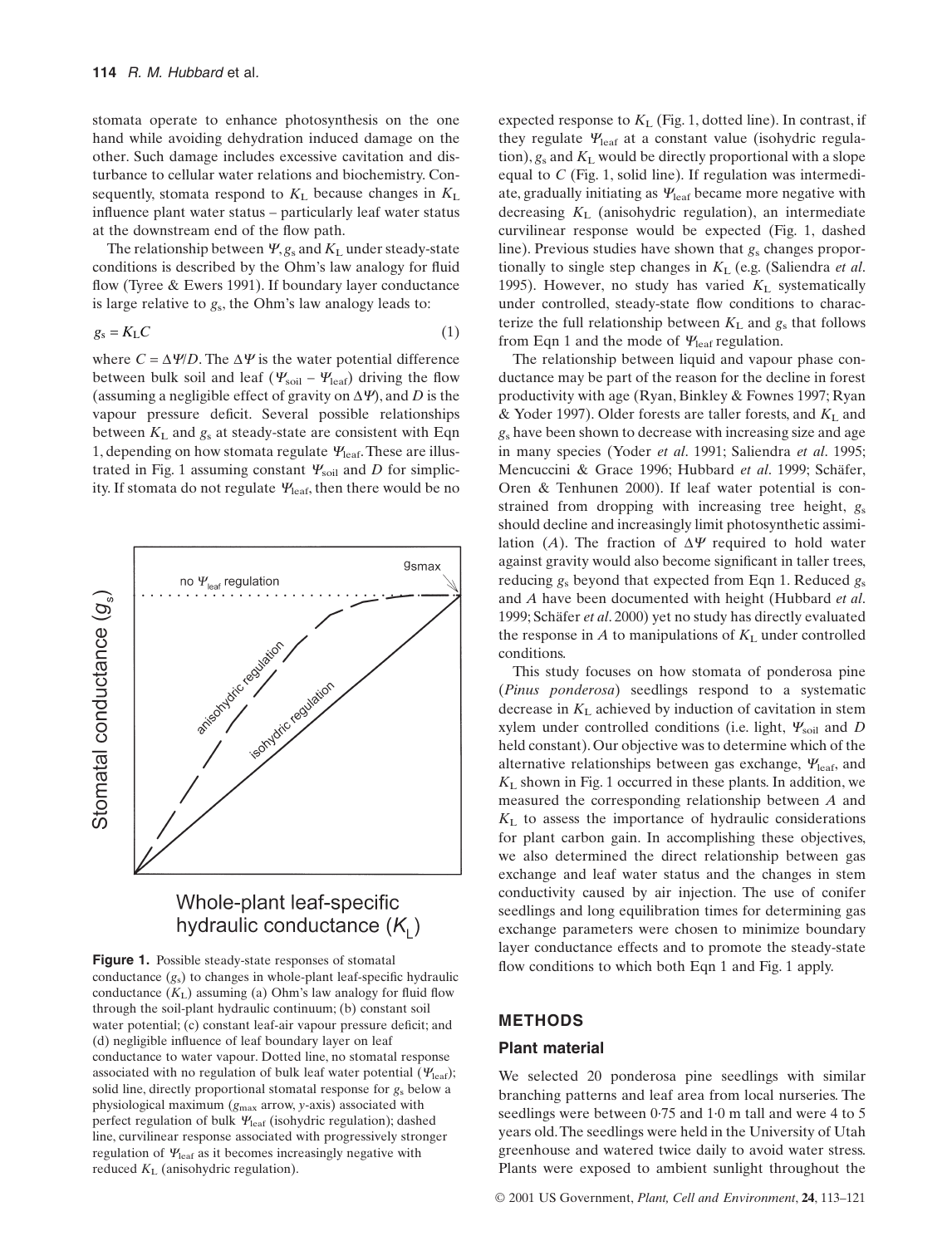day with temperature and relative humidity ranging between 20 and 28 °C and 40–60%, respectively.

#### **Vulnerability curve**

To manipulate the cavitation level in stems of intact seedlings (see Treatments) we needed to know the vulnerability curve for the stem xylem. A vulnerability curve defines the relationship between hydraulic conductivity (*k*) and xylem pressure. As xylem pressure becomes more negative, cavitation events increase, causing a decrease in *k*. We used the centrifugal force method *(*Alder *et al*. 1997*)* to measure the vulnerability of stem xylem in six seedlings. Each seedling was cut at the root collar under water and a 142 mm segment was removed from the stem between the root collar and the first whorl of branches. The *k* (kg m  $s^{-1}$  MPa<sup>-1</sup>) was determined as the quotient of the mass flow rate of water through the segment (kg  $s^{-1}$ ) and the pressure gradient (MPa  $m^{-1}$ ) associated with the hydrostatic head causing flow through the segment. Conductivity differs from conductance in being a length-specific measure. Initial *k* (*k*i) was determined for each segment. The segment was then centred on a centrifuge rotor and spun for 3 min along its long axis. Spin rates corresponded to xylem pressures of - 1 and - 2 MPa and were then decreased by 0·5 MPa increments to - 6·0 MPa (Fig. 2). After spinning, *k* was remeasured for each segment and the percentage loss of *k* (*k*loss) determined as the percent decline from *k*i.



**Figure 2.** Vulnerability curve for stem xylem of ponderosa pine seedlings showing mean percentage loss of stem hydraulic conductivity (% $k_{\text{loss}}$ ) ( $\circ$ ,  $n = 6$ ) versus the xylem pressure  $(\Psi_{\text{xylem}})$ . The best fit to the vulnerability curve (solid line) was a Weibull function:  $\% k_{\text{loss}} = 100 - 100 \times \exp(-(P_{\text{total}}/b))^c$  (see text for parameter values). Open triangles  $(\triangle)$  represent mean percentage loss of stem hydraulic conductivity measured after air injection  $(n = 2)$  at the actual pressure difference across the pit membrane ( $\Psi_{\text{xylem}}$  is air injection pressure). This pressure difference is equivalent to the  $\Psi_{\text{xylem}}$  axis of the vulnerability curve which assumes ambient air pressure. Dotted lines represent 95% prediction limits for the Weibull fit.

#### **Treatments**

Each seedling was brought into the laboratory the night before treatment. The canopy of each plant was sealed into a Teflon-lined Plexiglas cuvette and fine wire-type T thermocouples were attached to five needles distributed evenly throughout the canopy. Photon flux density averaged 1500  $mmol$  m<sup>-2</sup> s<sup>-1</sup> and was supplied with two 1000 W Na-vapour HID lamps. Two fans circulated air inside the cuvette and temperature was controlled with a circulating water bath through a heat exchanger in the cuvette. We monitored  $CO<sub>2</sub>$  and water vapour concentrations using an open gas exchange system (Field, Ball & Berry 1989). Reference and sample  $CO<sub>2</sub>$  and water vapour concentrations were determined using two LICOR 6252 (Licor Inc., Lincoln, NE, USA) infrared gas analyzers. The  $CO<sub>2</sub>$  concentration within the cuvette was kept near 350 p.p.m. and air saturation deficit was held at about 2·8 kPa (leaf-air mole fraction difference of approximately 0·032 mol mol<sup>-1</sup>). Boundary layer conductance of birch leaves under cuvette wind speed was previously determined to be 1000 mmol  $s^{-1}$  m<sup>-2</sup> (Saliendra *et al.* 1995). This would be even greater for needle-leaved conifers, so boundary layer conductance was assumed to have a negligible influence on total leaf conductance to water vapour. Canopy level stomatal conductance (*g*s) was determined from transpiration (*E*) measurements, and canopy assimilation rate (*A*) was derived from  $CO<sub>2</sub>$  consumption. Calculations for the gas exchange parameters and a more detailed description of the gas exchange system are given in Saliendra *et al*. (1995).

An air-injection method was used (Cochard, Cruiziat & Tyree 1992; Salleo *et al*. 1992; Sperry & Saliendra 1994) to induce cavitation in the stem and reduce the stem and plant hydraulic conductance. Normally, cavitation occurs when the xylem pressure drops low enough to pull air into the functional xylem conduits (the air seeding mechanism, Zimmermann 1983). In the air-injection technique, cavitation is induced by raising the air pressure around the stem high enough to push air into the conduit network. To inject the air, we removed a 10 cm section of bark and phloem to restrict air pressure to the xylem tissue and bolted a steel split chamber with a compressible gasket around the stem. The gasket provided a nearly air-tight seal. A pressure regulator held injection pressures of 3·5, 4·5 and 5·5 MPa constant despite occasional small leaks from the chamber. These injection pressures were chosen because the vulnerability curve indicated they would cause significant cavitation in stem xylem.

The experimental protocol is summarized in Fig. 3 (solid line). Before treatments began, we estimated  $\Psi_{\text{soil}}$  from pre-dawn  $\Psi_{\text{leaf}}$  measurements on three fascicles using a pressure chamber (Scholander *et al*. 1965). To begin treatments, we turned on the gas exchange system and allowed the seedling to acclimate for at least 1 h or until *g*s, *E* and *A* were stable, and steady-state flow conditions were likely to be established in these short plants. After these parameters were stable, we measured  $\Psi_{\text{leaf}}$  on three fascicles and calculated the initial  $K<sub>L</sub>$  from Eqn 1. We then pressurized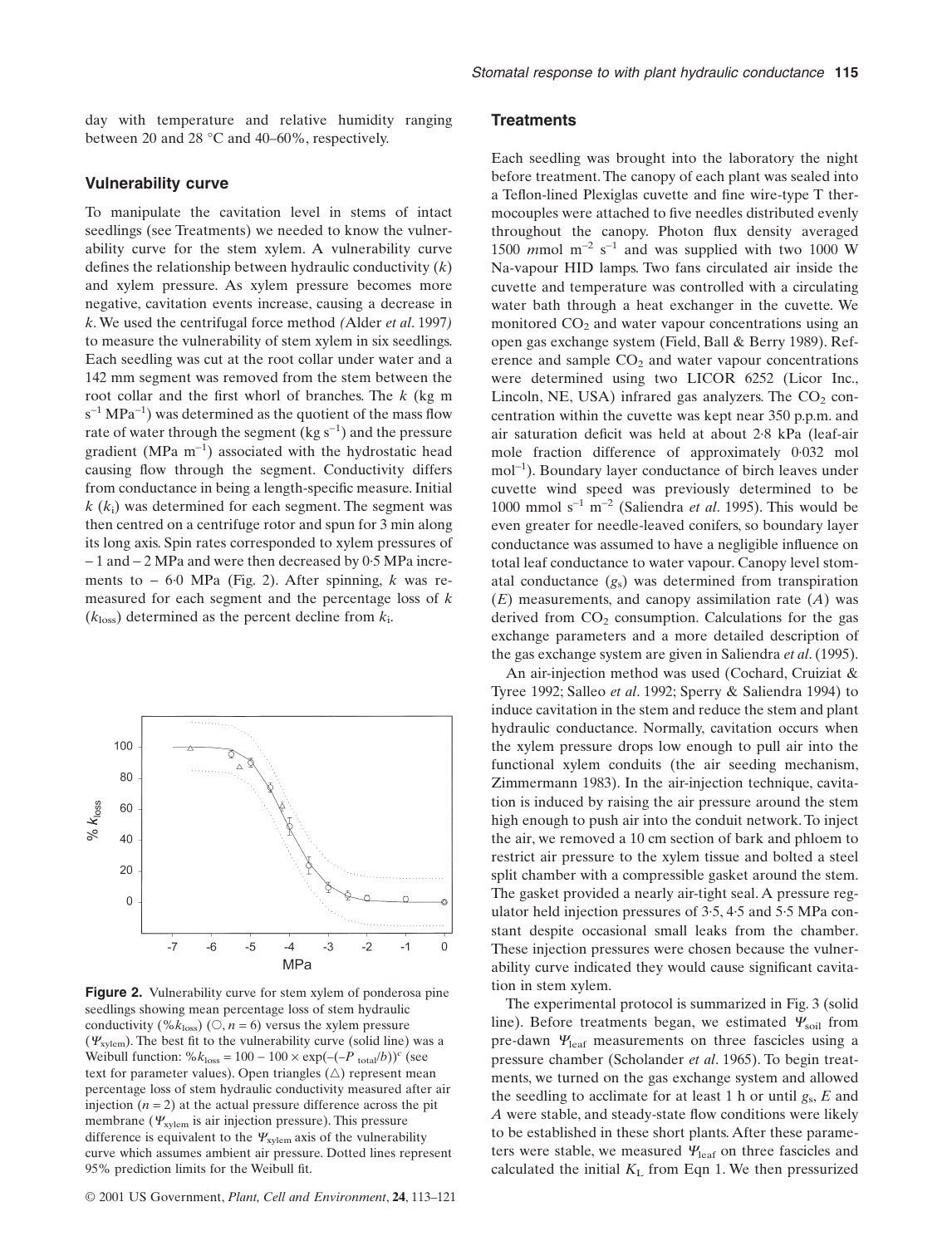

**Figure 3.** Solid line, typical pattern of stomatal conductance (*g*s) and assimilation (*A*) in response to each injection pressure (3·5, 4·5 and 5·5 MPa, duration indicated on upper *x*-axis) (solid line). Dotted line, typical control plant (*n* = 3) showing the response of *g*<sup>s</sup> and *A* to bark and phloem removal plus injection chamber installation (but no injection).

the stem injection chamber to 3·5 MPa for 30 min. The injection chamber was depressurized and *g*s, *E* and *A* were again allowed to stabilize for at least 1 h to promote a new steady-state equilibrium (Fig. 3). Afterwards, we remeasured  $\Psi_{\text{leaf}}$  and calculated the change in  $K_L$  caused by the injection. We repeated this sequence for injection pressures of 4.5 and 5.5 MPa. Soil moisture for the entire treatment cycle was kept at field capacity. We used three control plants to determine whether bark and phloem removal and the attachment of the air-injection chamber affected leaf gas exchange independent of any induction of cavitation (Fig. 3, dotted line). For each control plant, we measured *g*s,  $E, A$  and  $\Psi_{\text{leaf}}$  under the same environmental conditions as our treatment plants until these parameters were stable (at least 1 h). Then we removed the bark and phloem and attached the air injection chamber. Afterwards, we monitored leaf gas exchange and  $\Psi_{\text{leaf}}$  for the duration of a typical treatment cycle (approximately 7 h).

Gas exchange parameters (*g*s, *E, A*) are reported as leafspecific rates. We determined leaf area for each seedling by removing and weighing all of the needles from the canopy after treatment. Projected leaf area (m<sup>2</sup>) was determined from a leaf area : weight regression developed from similar seedlings. Fifty fascicles were removed from each of six seedlings and the area determined by measuring the length and width of each needle with a digital micrometer.

Our methods of measuring  $g_s$  and  $K_L$  were not completely independent, because both *g*<sup>s</sup> and *K*<sup>L</sup> were determined in part from measurements of transpiration in the gas exchange cuvette. For this reason, we also evaluated the gas exchange response to independent estimates of the loss of stem conductivity caused by air injection  $(k_{loss})$ . Measuring *k*loss directly was a destructive measurement that could only be made at the end of the 5·5 MPa injection when the experiment was finished. Consequently, we estimated *k*loss for the stem segment within the injection chamber at all injection pressures using the seedling vulnerability curve. To make this estimation, it was necessary to know both the injection pressure and the xylem pressure at the time of injection. The difference between these pressures represented the total pressure difference driving air into the vascular system. The  $k_{\text{loss}}$  was then predicted using this total pressure difference as the equivalent of the xylem pressure axis of the vulnerability curve (which was conducted at ambient air pressure). The value of  $\Psi_{\text{xvlem}}$  was estimated during injection as the mid-point between  $\Psi_{\text{solid}}$ and pre-treatment  $\Psi_{\text{leaf}}$  (Linton, Sperry & Williams 1998) calculated as

$$
\Psi_{\text{xylem}} = (\Psi_{\text{leaf}} + \Psi_{\text{leaf}})/2 \tag{2}
$$

This (negative) value was subtracted from the injection pressure (0, 3·5, 4·5 or 5·5 MPa) to estimate the total pressure difference causing cavitation. A Weibull function was fitted to our vulnerability curve data (see *Data Analysis*) and this function was used to predict *k*loss from the total pressure difference.

To test the estimates of  $k_{\text{loss}}$  from  $\Psi_{\text{leaf}}$ ,  $\Psi_{\text{solid}}$  and the vulnerability curve, we directly measured  $k_{\text{loss}}$  in six separate plants (two each at 3·5, 4·5 and 5·5 MPa). After subjecting the plants to the same environmental conditions as our treatment plants, we measured *k*loss after air injection at the specific pressure and compared it with  $k_i$  based on a branch diameter versus *k*<sup>i</sup> relationship developed on 12 separate ponderosa pine seedlings.

#### **Data analysis**

A Weibull function was fitted to our vulnerability curve data to describe the relationship between  $k_{\text{loss}}$  and  $\Psi_{\text{xvlem}}$ . The specific function is given as:

$$
\%k_{\text{loss}} = 100 - 100 \times \exp(-(-P_{\text{total}}/b))^c
$$
 (3)

where *b* and *c* are constants generated by the curve fitting procedure, and  $P_{total}$  is the pressure difference causing cavitation. The function was fitted and 95% prediction intervals generated using non-linear regression [Proc Nlin (SAS 1997)]. We tested for normality and homogeneity of variance and found that our vulnerability curve data did not violate either of these assumptions.

We analysed the response of leaf water potential and gas exchange parameters to changes in  $K<sub>L</sub>$  using a general linear model [Proc Mixed (SAS 1997)]. The seedling was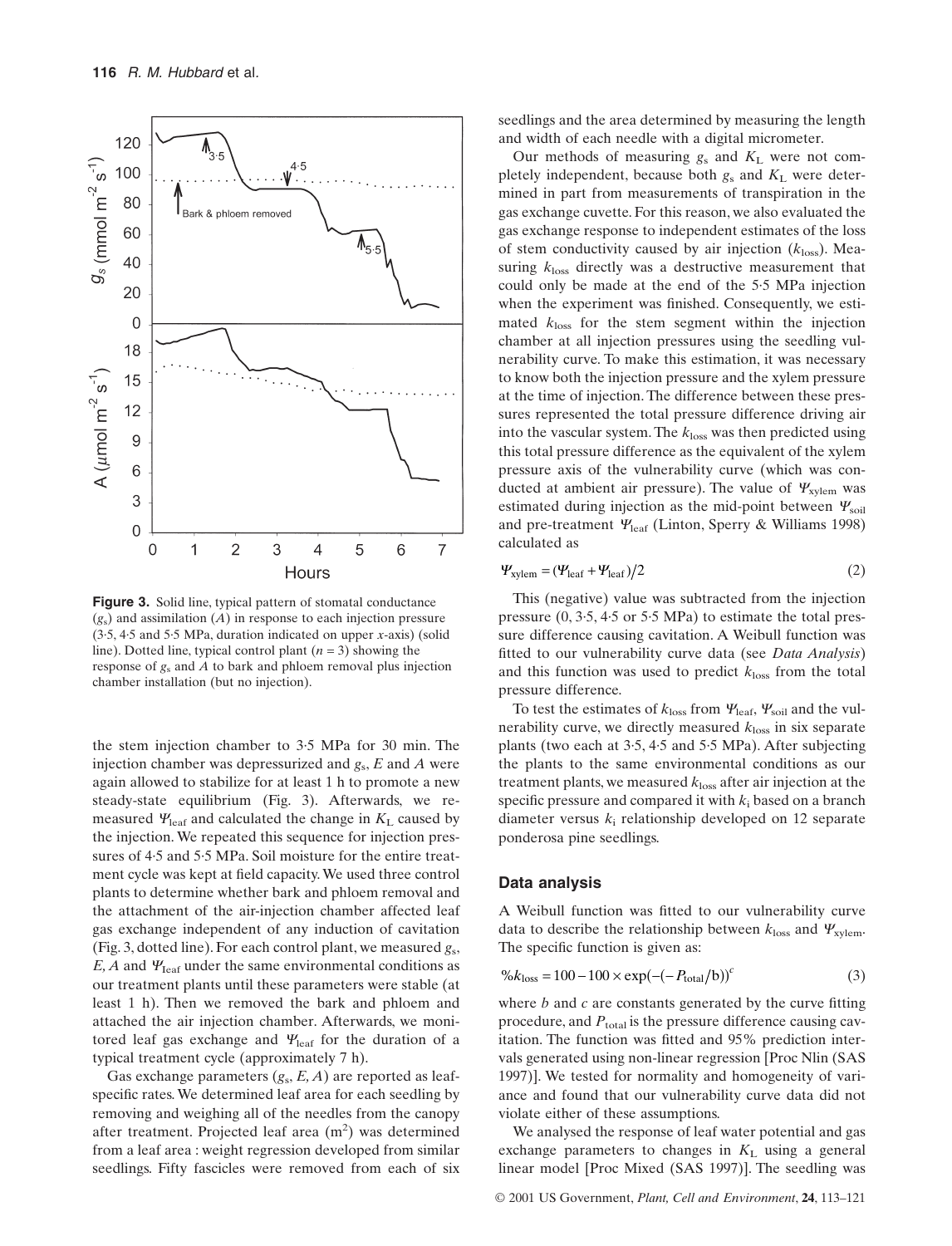the sampling unit. However, because we measured leaf gas exchange with changes in  $K<sub>L</sub>$  at four different applied pressures (0, 3·5, 4·5 and 5·5 MPa, respectively) on the same seedling, we used a repeated measures analysis. This analysis assumes a constant correlation among measurements on the same seedling (a standard compound symmetric covariance model). We found no violation of the assumptions of normality and homogeneous variance for this analysis. The response of leaf gas exchange and  $K<sub>L</sub>$  to changes in  $k<sub>loss</sub>$ were analyzed using analysis of variance in the same repeated measures framework as described above.

# **RESULTS**

The Weibull function that best described our vulnerability curve for stem xylem was:

$$
\%k_{\text{loss}} = 100 - 100 \times \exp(-(-P_{\text{total}}/4.3))^{5.4} \tag{4}
$$

The  $R^2$  for this function (Fig. 2) was 0.92. The curve indicated that cavitation in stems of these seedlings occurred at xylem pressures between  $-3$  and  $-6$  MPa (at ambient air pressure).

Using the vulnerability curve (Eqn 4) and estimates of  $\Psi_{\text{xvlem}}$  during injection (Eqn 2), we predicted that  $k_{\text{loss}}$  from air injections of 3·5, 4·5 and 5·5 MPa was 46, 92 and 99%, respectively (Fig. 4). When we tested these predictions by destructively sampling two plants for each pressure we found actual *k*loss to be 62, 87 and 99%, respectively. Measured values fell within the 95% prediction intervals for the Weibull fit (Fig. 2).

The three control seedlings showed no effect of bark and phloem removal or attachment of the injection chamber on  $g_s$  or *A* either immediately after the treatment ( $P = 0.52$ ) or throughout the 7 h duration of the experiment (Fig. 3, dotted line). In contrast, the injected seedlings showed an abrupt decline in *g*<sup>s</sup> and *A* within minutes after each 30 min injection (Fig. 3, solid line). Interestingly, there was no response during the injection. These declines stabilized at lower values of  $g_s$  and *A* within half an hour after the injection treatment.

During the gas exchange measurements, leaf temperature and  $CO<sub>2</sub>$  concentration within the cuvette remained constant at  $26.0 \pm 0.3$  °C and  $350 \pm 5$  p.p.m., respectively. Air saturation deficit did not vary significantly  $(P = 0.72)$ during treatment of each seedling and remained nearly constant at 2·8 kPa (Fig. 4; second panel).

Stable values of *g*s, *E* and *A* after injection showed a significant decline  $(P < 0.01)$  with independent estimates of *k*loss caused by injection (Fig. 4; top three panels). The decline was essentially linear until the 99%  $k_{\text{loss}}$  extreme (caused by the 5·5 MPa injection) when values decreased even more abruptly. The decline in gas exchange parameters was associated with the maintenance of a constant mean  $\Psi_{\text{leaf}}$  ( $P = 0.24$ ) of approximately  $-1.45$  MPa up until the 99%  $k_{loss}$  extreme when  $\Psi_{leaf}$  dropped abruptly to - 2.1 MPa (Fig. 4, top panel). Pre-dawn  $\Psi_{\text{leaf}}$  averaged - 0·4 MPa and was not different between seedlings  $(P > 0.05)$ .



**Figure 4.** Mean leaf water potential ( $\varphi_{\text{leaf}}, \odot$ ), stomatal conductance  $(g_s, \bullet)$ , transpiration  $(E, \blacktriangle)$ , air saturation deficit  $(D, \triangle)$  assimilation  $(A, \blacklozenge)$ , and leaf specific hydraulic conductance  $(K_L, \blacksquare)$  versus predicted percentage loss of stem hydraulic conductivity ( $n = 6$ ). Error bars are  $\pm 1$  SE.

The bottom panel of Fig. 4 shows the decline in  $K<sub>L</sub>$ calculated from Eqn 1 ( $K_L = E/\Delta \Psi$ ) that was associated with the *k*loss in the stem from the air injection. The decline in *K*<sup>L</sup> paralleled the decline in gas exchange (Fig. 4, upper three panels), and was approximately linear until the 99%  $k_{\text{loss}}$  point at which  $K_{\text{L}}$  dropped more abruptly. The nonlinearity of the overall relationship indicated that to alter the conductance of the entire flow path by a given fraction, the stem segment conductivity had to be reduced disproportionately. For example, a 50% reduction in  $K<sub>L</sub>$  required a 90% reduction in stem conductivity. This non-linearity is expected if the loss of conductivity caused by the injection did not spread equally throughout the vascular system. In support of this, air was seen to escape from the stem outside of the chamber suggesting that the high air pressures required to cause the  $k_{loss}$  dissipated within a short distance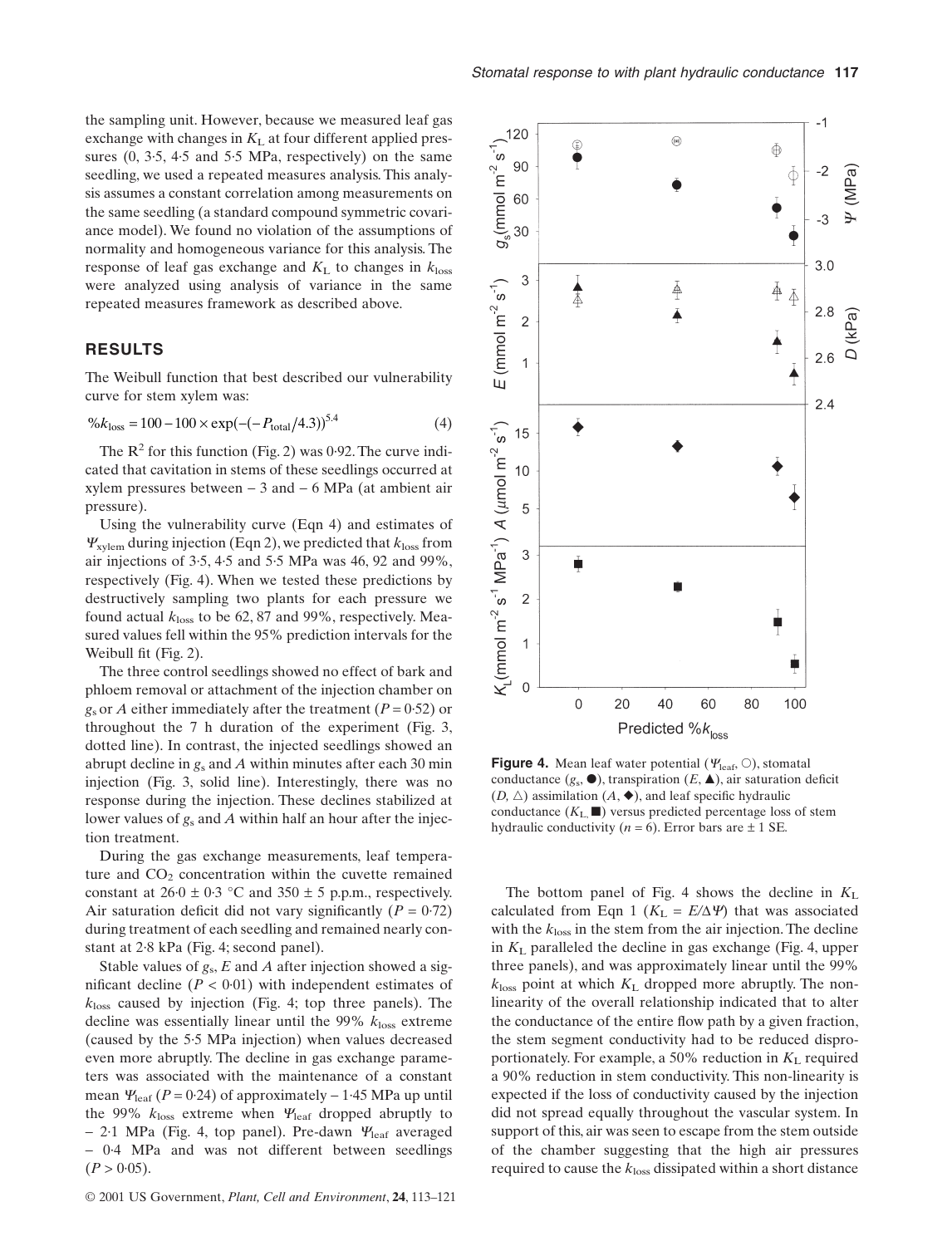of the chamber. Another factor contributing to the nonlinearity is the fact that the initial conductivity per unit leaf area is typically at least an order of magnitude greater in the stem than in the lateral branches and leaves (Zimmermann 1978; Tyree & Ewers 1991). Consequently, stem conductivity must be lowered substantially before it can become the limiting conductance in the plant and significantly influence  $K<sub>L</sub>$ . Finally, diurnally varying conductances in roots and shoots (Tsuda & Tyree, 2000) occurring independently of (or even in response to) the *k*loss caused by air injection could also influence the relationship between  $k_{loss}$ and *K*L.

As a result of the near-isohydric regulation of  $\Psi_{\rm leaf}$ (Fig. 4, top panel), and the estimation of  $K<sub>L</sub>$  from Ohm's law (Eqn 1), the summary relationship between *g*<sup>s</sup> and *K*<sup>L</sup> was linear  $(R^2 = 0.91)$ , with an intercept not different from zero ( $P > 0.05$ ) and a slope not different from  $\Delta \Psi/D$ 



**Figure 5.** Stomatal conductance (*g*s) and assimilation (*A*) versus whole plant leaf specific conductance  $(K_L)$  for each seedling  $(n = 6)$  at each injection pressure. Different symbols represent each separate seedling. The regression equations are  $g_s = 4.5 + 496.86 \times K_L$ , and  $A = 4.06 + 64.79 \times K_L$ .  $R^2$  values for  $g_s$  and *A* versus  $K_L$  are 0.91 and 0.90, respectively. The intercept was not different from zero  $(P > 0.05)$  and the slope did not differ from  $(\Psi_{\text{soil}} - \Psi_{\text{leaf}})$  /leaf to air mole fraction difference  $(^{a} 0.032)$   $(P > 0.05)$ .

 $(P > 0.05)$ . Assimilation (*A*) showed a similarly strong linear relationship to  $K<sub>L</sub>$  (Fig. 5, lower panel;  $R<sup>2</sup> = 0.90$ ).

# **DISCUSSION**

Our results showed that ponderosa pine seedlings maintained constant bulk  $\Psi_{\text{leaf}}$  as *k* and  $K_L$  were systematically decreased by the induction of cavitation to all but the lowest values (Figs 4  $\&$  5). According to the Ohm's law analogy for steady-state flow through the continuum, this result requires a directly proportional response of *g*<sup>s</sup> to *K*<sup>L</sup> when  $\Psi_{\text{soil}}$  and *D* are constant, as in our experiments (Figs 1) & 5).Although it would have been desirable to measure *K*<sup>L</sup> independently of *g*<sup>s</sup> as has been done previously for step changes in *K*<sup>L</sup> (Sperry *et al*. 1993; Saliendra *et al*. 1995), the destructive nature of these measurements made it impossible to measure the complete response on single plants. In addition, these destructive measurements of leaf and soil–root system conductances may not reflect *in situ* conductance because of changes in flow path, sap composition, and reversal of embolism caused by measurement conditions (Tyree *et al*. 1994b; Saliendra *et al*. 1995; Ieperen *et al*. 2000).

The lack of independence between the  $K<sub>L</sub>$  and  $g<sub>s</sub>$  measurement does not apply to corollary results. Unlike *g*s, *A* was measured independently from *K*L, yet was also proportional (Fig. 5). Because of the strong relationship between *g*<sup>s</sup> and *A* (Wong, Cowan & Farquhar 1985) it is unlikely that the proportionality of  $g_s$  versus  $K_L$  was an artifact of autocorrelation between the two parameters. The decline in gas exchange was also strongly related to independent measures of stem conductivity (Fig. 4). Finally, the fact that  $\Psi_{\text{leaf}}$  remained constant despite the reduction in stem conductivity (Fig. 4, top panel) requires that *g*<sup>s</sup> and *K*<sup>L</sup> be directly proportional under steady-state conditions (Eqn 1), which were likely to prevail in our study given the short stature of the seedlings and the 1 h equilibration periods before measurement (Fig. 2).

Other studies have shown similar stomatal response to a single step reduction in  $K_L$ . Sperry *et al.* (1993) and Sperry & Pockman (1993) found that reducing *K*<sup>L</sup> in *Betula occidentalis* by notching or air injection caused lower *g*<sup>s</sup> and *E* relative to control plants while  $\Psi_{\text{leaf}}$  remained constant. Similarly, Teskey *et al*. (1983) found that reducing the flow path of water in *Abies amabilis* via root pruning caused almost immediate stomatal closure with no change in  $\Psi_{\text{leaf}}$ . Similar conclusions were reached by Meinzer & Grantz (1990) in sugarcane. Other studies have shown that stomata close in response to lower conductance of the soil to leaf pathway via soil drying to prevent xylem cavitation (Tyree *et al.* 1994a; Sparks & Black 1999). By evaluating  $Y_{\text{leaf}}$  regulation in response to successive reductions in  $K<sub>L</sub>$  in individual plants of ponderosa pine we show that the stomatal regulation is isohydric over a broad range of *K*L, and that this response is also associated with a linear relationship between *A* and *K*L. Anisohydric species would be expected to show less of a response of *A* to successive reductions in  $K_{\rm L}$  (e.g. Fig. 1).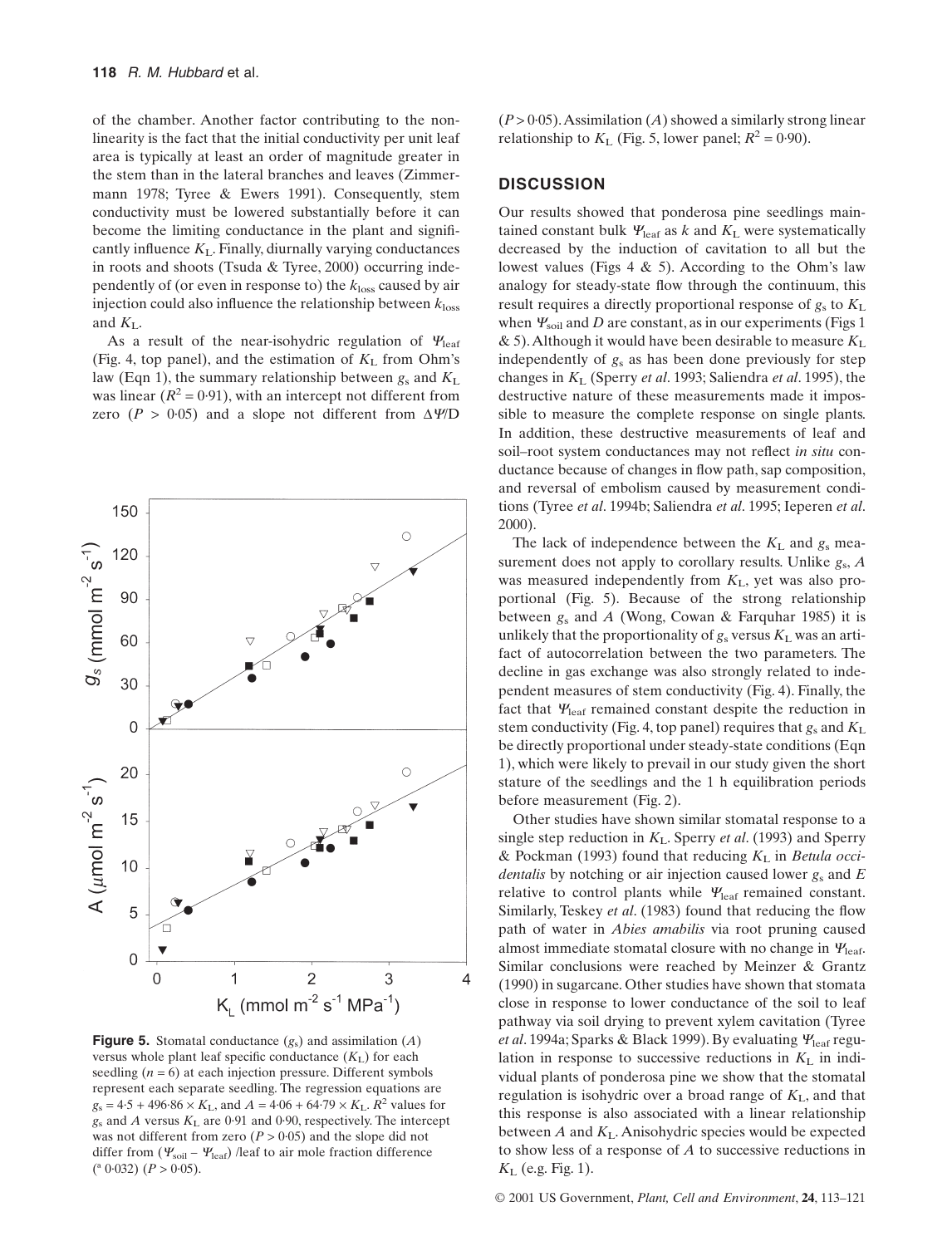The simplest explanation for the rapid response of  $g<sub>s</sub>$  to  $K_L$  (Fig. 2) is that stomata are not responding directly to  $K_L$ , but to the consequent change in water status within the leaf (Saliendra *et al*. 1995). According to this explanation, a reduction in  $K<sub>L</sub>$  causes a momentary reduction in water status of at least a portion of the leaf tissue. Through pressure–volume changes in sensing cells or even transient cavitation within leaf veins (Salleo *et al*. 2000), the change in water status 'signals' a reduction in stomatal conductance (perhaps via abscisic acid (ABA) signalling within the leaf). The reduction in stomatal conductance returns leaf water status to its original level. At the bulk tissue level, these small fluctuations in leaf water status in time and space are masked, so that bulk  $\mathcal{Y}_{\text{leaf}}$  remains approximately constant. This small-scale feedback loop is analogous in principle to what has been proposed for stomatal regulation in response to changes in atmospheric moisture (e.g. Cowan 1995). Evidence for some form of leaf-level feedback in the *K*<sup>L</sup> response is indicated by experiments showing that if leaf water status is experimentally increased (by root pressurizing), the stomatal closure to reduced  $K<sub>L</sub>$  can be reversed (Saliendra *et al*. 1995). The fact that leaf water potential eventually did drop in response to the most extreme reduction in  $K_L$  (99%  $k_{loss}$ , and > 75%  $K_L$  loss; Fig. 4, bottom) suggests there is a limit to the regulatory response of stomata when near-complete closure was approached.

A large body of evidence exists for root signalling in connection with stomatal regulation (Tardieu & Davies 1993; Zhang & Davies 1989) and abscisic acid has been shown to affect stomatal behaviour in conifer saplings (Jackson *et al*. 1995) However, any root signal involvement in response to changes in *K*<sup>L</sup> (e.g. Meinzer, Grantz & Smit 1991) seems unlikely in our study for two reasons. First, the seedlings were well-watered throughout the experiment and second, the changes in  $K<sub>L</sub>$  were induced *downstream* from the roots making it very unlikely they could perceive the change via alteration of water status and respond in kind.

It was interesting that we observed no decline in gas exchange until after the 30 min injection treatment was terminated (Fig. 3), whereas it is quite likely that the reduction in stem conductivity was significant within the first 10 min based on results from isolated stem segments (Sperry & Saliendra 1994). Although this may reflect the lag time in the stomatal response to changes in  $K<sub>L</sub>$ , it seems unlikely because in stem notching experiments, the stomatal response occurred within minutes of the reduction in conductance (Sperry *et al*. 1993). It is possible that the continual release of water caused by the progressive cavitation in the stem xylem was negating the effect of reduced stem conductivity on leaf water status. Only when the injection ceased would the full effect of reduced conductivity be felt in the leaf as an incipient reduction in water status. More detailed measurements of leaf water status during the injection process would be necessary to link small scale (in time and space) changes in leaf cell water potentials to these kinds of experimental manipulations.

Our study did not directly address the adaptive significance of regulating  $Y_{\text{leaf}}$  at approximately – 1.5 MPa in

these seedlings. *A priori* we might expect it to relate to the avoidance of some form of damage from exposure to more negative values. In some previous studies, this damage was linked to extensive cavitation that would occur if pressures dropped below the regulated value (e.g. Meinzer *et al*. 1992; Saliendra *et al*. 1995). However, if the vulnerability curve for stem xylem represents that for leaf xylem, at  $\Psi_{\rm leaf}$  of  $-1.5$  MPa, these seedlings would have a 1.5 MPa cushion from incipient cavitation which was initiated at  $-3$  MPa (Fig. 2). More often than not, however, there is substantial variation in cavitation resistance along the xylem (e.g. Hacke & Sauter 1996). In *Psuedotsuga menziesii*, for example, smaller distal branches were more vulnerable than thicker proximal ones and root xylem is particularly vulnerable (Sperry & Ikeda 1997). In addition to the avoidance of cavitation, there are other possible negative consequences of reduced  $Y_{\text{leaf}}$  including pressure–volume relations of leaf cells and organelles. However, we did not address the likelihood of such damage in this study.

Recently, Ryan & Yoder (1997) have proposed the hydraulic limitation hypothesis for reduced productivity observed in ageing forest stands. This hypothesis suggests that as trees grow older and taller,  $K<sub>L</sub>$  declines causing stomates to close earlier in the day (relative to younger, shorter trees) to preserve  $\Psi_{\text{leaf}}$  regulation. They propose that this may explain the well-documented decline in stand NPP after canopy closure and why all trees eventually reach a maximum height. Although several studies have provided support for the hypothesis (Hubbard *et al*. 1999; Ryan *et al*. 2000), a critical test of the hydraulic limitation hypothesis requires that imposing a decrease in *K*<sup>L</sup> should result in decreased carbon gain. As  $K<sub>L</sub>$  declined after air injection in this study, *A* declined linearly suggesting a direct link between  $K<sub>L</sub>$  and  $A$ , in support of Ryan and Yoder's hypothesis. Although our results were short-term responses to experimental reductions in  $K<sub>L</sub>$ , they are consistent with apparent responses to longer term developmental changes in  $K_L$ . Hubbard *et al.* (1999) found that old versus young ponderosa pine trees had 50% lower  $K<sub>L</sub>$  with 25% lower *A* during mid-day. This is quite similar to our short-term observations in ponderosa pine seedlings where a 50% lower *K*<sup>L</sup> resulted in 33% lower assimilation rates (Fig. 5). These results suggest there is little acclimation in *A* versus  $g_s$  relationships or in  $\Psi_{\rm leaf}$  regulation in response to changes in  $K<sub>L</sub>$  in this species. Understanding how changes in hydraulic conductance change with stand and tree age will be important for developing better models of forest growth (e.g. Williams *et al*. 1997) and predictions of forest response to climate change.

# **ACKNOWLEDGMENTS**

Funding for this study was provided by USDA-NRICGP-9401021 and USDA-NRICGP-9735101 awarded to Barbara Bond and Michael G. Ryan and NSF-IBN 9723464 and USDA 9703700–2649 for John Sperry. We thank Rudy King for statistical advice and the University of Utah for laboratory and greenhouse space.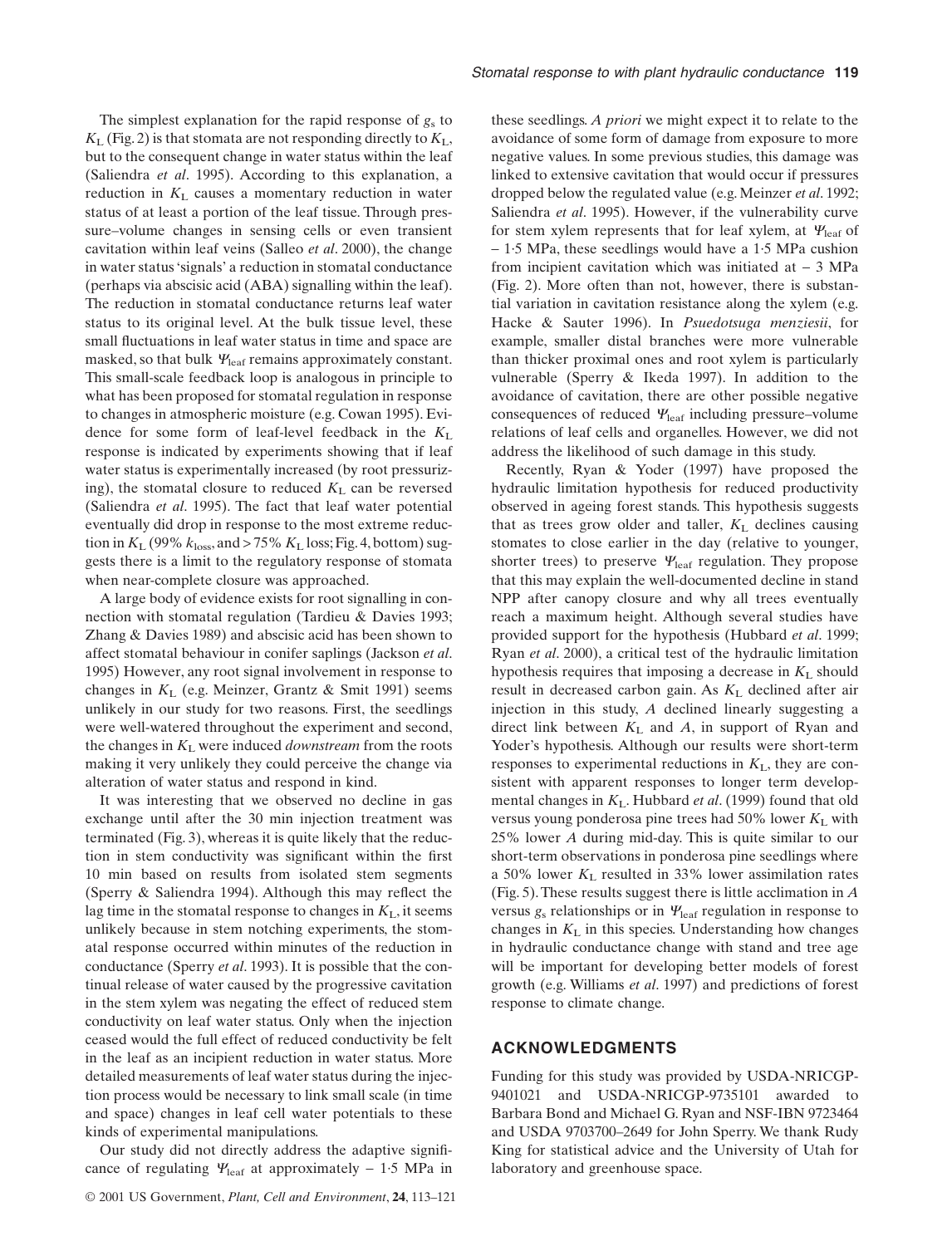# **REFERENCES**

- Alder N.N., Pockman W.T., Sperry J.S. & Nuismer S. (1997) Use of centrifugal force in the study of xylem cavitation. *Journal of Experimental Botany* **48,** 665–674.
- Cochard H., Cruiziat P. & Tyree M.T. (1992) Use of positive pressure to establish vulnerability curves. *Plant Physiology* **100,** 205–209.
- Comstock J. & Mencuccini M. (1998) Control of stomatal conductance by leaf water potential in *Hymenoclea salsola* (T. & G.), a desert shrub. *Plant, Cell and Environment* **21,** 1029–1038.
- Cowan I.R. (1995) As to the mode of action of guard cells in dry air. In *Ecophysiology of Photosynthesis* (eds E.D. Schulze & M.M. Caldwell), pp. 205–229. Springer-Verlag, New York.
- Dewar R.C. (1995) Interpretation of an empirical model for stomatal conductance in terms of guard cell function. *Plant, Cell and Environment* **18,** 365–372.
- Field C.B., Ball J.T. & Berry J.A. (1989) Photosynthesis: principles and field techniques. In *Plant Physiological Ecology: Field Methods and Instrumentation* (eds R.W. Pearcy, J.R. Ehleringer, H.A. Mooney & P.W. Rundel), pp. 209–252. Chapman & Hall, New York.
- Franks P.J., Cowan I.R. & Farquhar G.D. (1997) The apparent feedforward response of stomata to air vapour pressure deficit: information revealed by different experimental procedures with two rainforest trees. *Plant, Cell and Environment* **20,** 142–145.
- Fuchs E.E. & Livingston N.J. (1996) Hydraulic control of stomatal conductance in Douglas fir [*Pseudotsuga menziesii* (Mirb.) Franco] and alder [*Alnus rubra* (Bong) ] seedlings. *Plant, Cell and Environment* **19,** 1091–1098.
- Hacke U.G. & Sauter J. (1996) Drought-induced xylem dysfunction in petioles, branches, and roots of *Populus balsimifera* (L.) and *Alnus glutinosa* (L.) Gaertn. *Plant Physiology* **111,** 413–417.
- Hammel H.T. (1967) Freezing of xylem sap without cavitation. *Plant Physiology* **42,** 55–66.
- Hubbard R.M., Bond B.J. & Ryan M.G. (1999) Evidence that hydraulic conductance limits photosynthesis in old *Pinus ponderosa* trees. *Tree Physiology* **19,** 165–172.
- Jackson G.E., Irvine I.J., Grace J. & Khalil A.A.M. (1995) Abscisic acid concentrations and fluxes in droughted conifer saplings. *Plant, Cell and Environment* **18,** 13–22.
- Ieperen W.v., Meeteren U.v. & Gelder H.v. (2000) Fluid ionic composition influences hydraulic conductance of xylem conduits. *Journal of Experimental Botany* **51,** 769–776.
- Linton M.J., Sperry J.S. & Williams D.G. (1998) Limits to water transport in *Juniperus osteosperma* and *Pinus edulis*: implications for drought tolerance and regulation of transpiration. *Functional Ecology* **12,** 906–911.
- Loewenstein N.J. & Pallardy S.G. (1998) Drought tolerance, xylem sap abscisic acid and stomatal conductance during soil drying: a comparison of young plants of four temperate deciduous angiosperms. *Tree Physiology* **18,** 421–430.
- Meinzer F.C. & Grantz D.A. (1990) Stomatal and hydraulic conductance in growing sugarcane: stomatal adjustment to water transport capacity. *Plant, Cell and Environment* **13,** 383–388.
- Meinzer F.C., Grantz D.A. & Smit B. (1991) Root signals mediate coordination of stomatal and hydraulic conductance in growing sugarcane. *Australian Journal of Plant Physiology* **18,** 329– 338.
- Meinzer F.C., Goldstein G., Jackson P., Holbrook N.M., Butierrez M.V. & Cavelier J. (1995) Environmental and physiological regulation of transpiration in tropical forest gap species: the influence of boundary layer and hydraulic conductance properties. *Oecologia* **101,** 514–522.
- Meinzer F.C., Goldstein G., Neufeld H.S., Grantz D.A. & Crisosto G.M. (1992) Hydraulic architecture of sugar cane in relation to

patterns of water use during plant development. *Plant, Cell and Environment* **15,** 471–477.

- Mencuccini M. & Grace J. (1996) Developmental patterns of above-ground hydraulic conductance in a Scots pine (*Pinus sylvestris* L.) age sequence. *Plant, Cell and Environment* **19,** 939–948.
- Monteith J.L. (1995) A reinterpretation of stomatal responses to humidity. *Plant, Cell and Environment* **18,** 357–364.
- Mott K.A. & Buckley T.N. (1998) Stomatal heterogeneity. *Journal of Experimental Botany* **49,** 407–417.
- Mott K.A. & Parkhurst D.F. (1991) Stomatal responses to humidity in air and helox. *Plant, Cell and Environment* **14,** 509–515.
- Oren R., Sperry J.S., Ewers B.E., Pataki D.E. & Phillips N. (2000) The effect of defoliation by hurricane on stomatal response to vapour pressure deficit in *Taxodium distichum* L. *Oecologia* in press.
- Pataki D.E., Oren R. & Phillips N. (1998) Responses of sap flux and stomatal conductance of *Pinus taeda* L. trees to stepwise reductions in leaf area. *Journal of Experimental Botany* **49** (322)**,** 871–878.
- Ryan M.G. & Yoder B.J. (1997) Hydraulic limits to tree height and tree growth. *Bioscience* **47,** 235–242.
- Ryan M.G., Binkley D. & Fownes J.H. (1997) Age-related decline in forest productivity: pattern and process. *Advances in Ecological Research* **27,** 213–262.
- Ryan M.G., Bond B.J., Law B.E., Hubbard R.M., Woodruff D., Cienciala E. & Kucera J. (2000) Transpiration and whole-tree conductance in ponderosa pine trees of different heights. *Oecologia* **124,** 553–560.
- Saliendra N.Z., Sperry J.S. & Comstock J.P. (1995) Influence of leaf water status on stomatal response to humidity, hydraulic conductance, and soil drought in *Betula occidentalis*. *Planta* **196,** 357–366.
- Salleo S., Hinckley T.M., Kikuta S.B., LoGullo M.A., Weilgony P., Yoon T.-M. & Richter H. (1992) A method for inducing xylem emboli *in situ*: experiments with a field-grown tree. *Plant, Cell and Environment* **15,** 491–497.
- Salleo S., Nardini A., Pitt F. & LoGullo M. (2000) Xylem cavitation and hydraulic control of stomatal conductance in Laurel (*Laurus nobilis* L.). *Plant, Cell and Environment* **23,** 71–79.
- SAS Institute Inc. (1997) *SAS Software Release 6.12.* SAS Institue Inc., Cary, NC.
- Schäfer K.V.R., Oren R. & Tenhunen J.D. (2000) The effect of tree height on crown level stomatal conductance. *Plant, Cell and Environment* **23,** 365–377.
- Scholander P.F., Hammel H.T., Bradstrees E.D. & Hemmingsen E.A. (1965) Sap pressure in vascular plants. *Science* **148,** 339–346.
- Sparks J. & Black R. (1999) Regulation of water loss in populations of *Populus trichocarpa*: the role of stomatal control in preventing xylem cavitation. *Tree Physiology* **19,** 453–459.
- Sperry J.S. & Ikeda T. (1997) Xylem cavitation in roots and stems of Douglas-fir and white fir. *Tree Physiology* **17,** 275–280.
- Sperry J.S. & Pockman W.T. (1993) Limitation of transpiration by hydraulic conductance and xylem cavitation in *Betula occidentalis*. *Plant, Cell and Environment* **16,** 279–287.
- Sperry J.S. & Saliendra N.Z. (1994) Intra- and inter-plant variation in xylem cavitation in *Betula occidentalis*. *Plant, Cell and Environment,* **17,** 1233–1241.
- Sperry J.S.,Alder N.N. & Eastlack S.E. (1993) The effect of reduced hydraulic conductance on stomatal conductance and xylem cavitation. *Journal of Experimental Botany* **44,** 1075–1082.
- Tardieu F. & Davies W.J. (1993) Root-shoot communication and whole-plant regulation of water flux. In: *Water Deficits: Plant Responses from Cell to Community* (ed. W.J. Davies), pp. 147–162. BIOS Scientific Publishers, Lancaster, UK.
- Tardieu F. & Simonneau T. (1998) Variability among species of